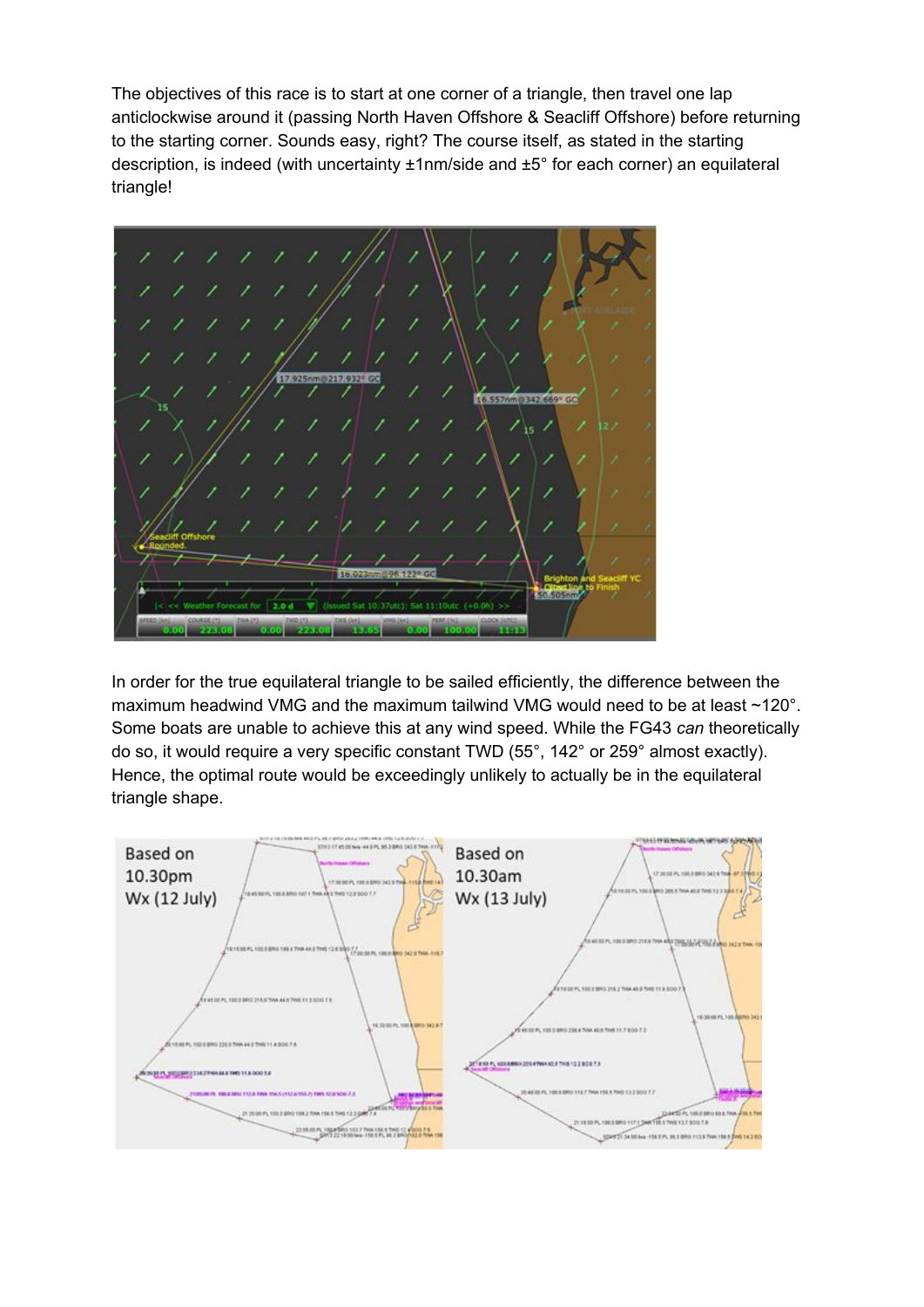In fact, the forecast indicated that the winds will shift from the SW to the W while we were to traverse the North Haven-Seacliff side of the triangle, which means that the optimal path was predicted to be more like a pentagon to maintain optimal TWA.

The left DC checker image was generated using the Wx from 12 July, 10.30pm UTC. Estimated duration at that time was 6½ to 7 hours, which in Singapore would be midnight to sunrise (thank goodness it's not a working day!). I didn't optimize that because the forecast can change dramatically in the 17 hours left to the race; however, given how unlikely the first stint to North Haven will change from the given crosswind, I went ahead to set that as the starting DC.

The right DC checker image was generated using the Wx from 13 July, 10.30am UTC. This gave an estimated duration of 6 hours 34 minutes. Comparing with the Wx from 12 hours ago, it appears that the winds have shifted so it will take slightly longer to reach North Haven. The ideal timing to Gybe along the other two sides have shifted earlier, thus resulting in the expected shape of the route changing (nearly) into that of a kite. I had also run QtVlm on this Wx but dismissed that suggested route as that routing had an estimated time which exceeded my predicted commands (which was due to using the wrong boat polar, something which I realized only after finishing the race). Later in the race, this would come to haunt me.

I got back just around the time of Towback. Didn't do anything much until the race began. One thing is that, while the top 10 can be separated by just a few seconds in any race, this is far more likely to happen throughout a Sprint race like this. Hence, it's worth paying attention to what your competition is doing, and to either follow them or stick to your planned route and hope it's enough to take advantage of their choice. Notably, neither ij nor WRmirekd was present at the start of this race, which meant it (should) be easier to make it to the top 10.

45 mins into the race, I find that many boats were indeed following the shortest path to North Haven, but many others have branched out (within limits) in order to find a quicker path to the finish. I did end up heading slightly to the West to get stronger winds, as did Bimmer and bonknhoot. It would be difficult to tell which boat was going to get to North Haven first, especially since the positions of the closely-matched pack kept fluctuating.

Another thing to note is that the new Wx (supposed to arrive at 4.30pm UTC) hadn't arrived yet and we were fast approaching North Haven. Later, we would receive an announcement that this particular Wx will simply be skipped and the next one will arrive at 10.30pm UTC (which will be irrelevant for top 10).

This may have contributed to determining the exact path that was to be taken towards Seacliff, as any update to the Wx could suddenly appear (since it was overdue) and depending on what changes there were, it could be beneficial or detrimental. Most of the boats immediately went for the TWA of 40° to starboard, while a few like Bimmer, rafa and I went for the TWA of 40° to port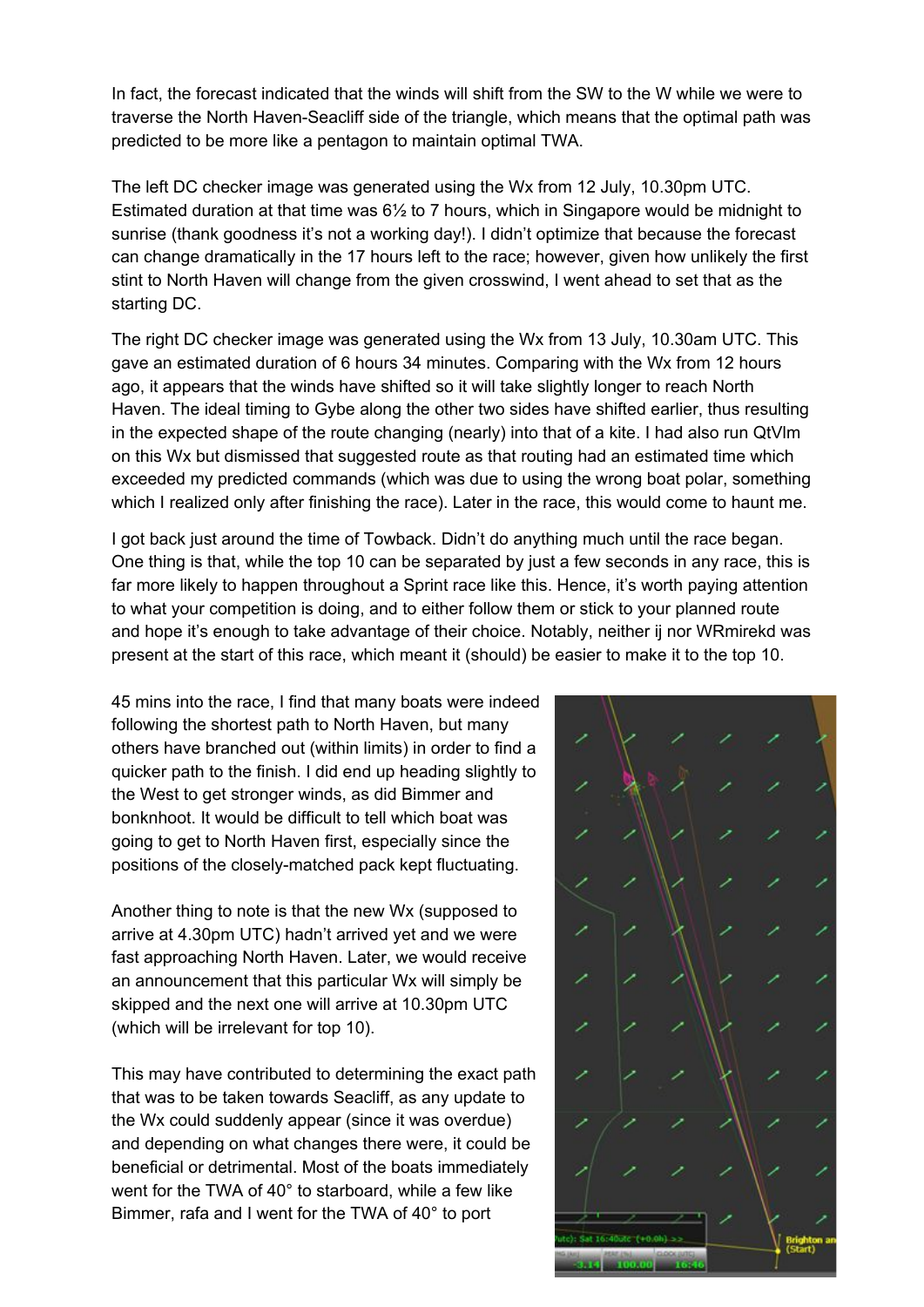initially. Rafa in particular went quite some distance further on the port tack, which baffled me as I thought it unnecessary to head further west into weaker winds and cover more distance than the optimal headwind TWA.



For most of the stretch between North Haven and Seacliff, it seemed like all the different routes would fare roughly equally well. But towards the end, it was kind of shocking from my perspective when the 10 boats I had believed to have "overshot" then straightened out their paths towards Seacliff, thus enabling them to get about a minute of advantage over me (their routes were much like what QtVlm had suggested). However, I did end up ahead of all those who went with the TWA of 40° to Starboard first. This was probably what bonknhoot meant by "bit more to this one than good finger-eye co-ordination" at the beginning of the race, that it's not simply about clicking the next command immediately after successfully rounding a mark.

At the point of rounding Seacliff, it looked pretty likely that I would finish this race in 11th: 1. bonknhoot ← 0.1nm → 10. Beliberda ← 0.1nm → **11. calmxy** ← 0.1nm → 12. TENERIFE

I decided to press on. In a sprint race, it would seem impossible to catch up even these seemingly tiny gaps. The opportunity soon appeared when Frangipani and Beliberda decided to go south (the route which I had predicted would be faster) while the rest of the leaders went north. That's when I decided to follow the larger pack of leaders and head north instead; after all, I didn't have much to lose if I wanted the top 10. Although it seemed like either route would